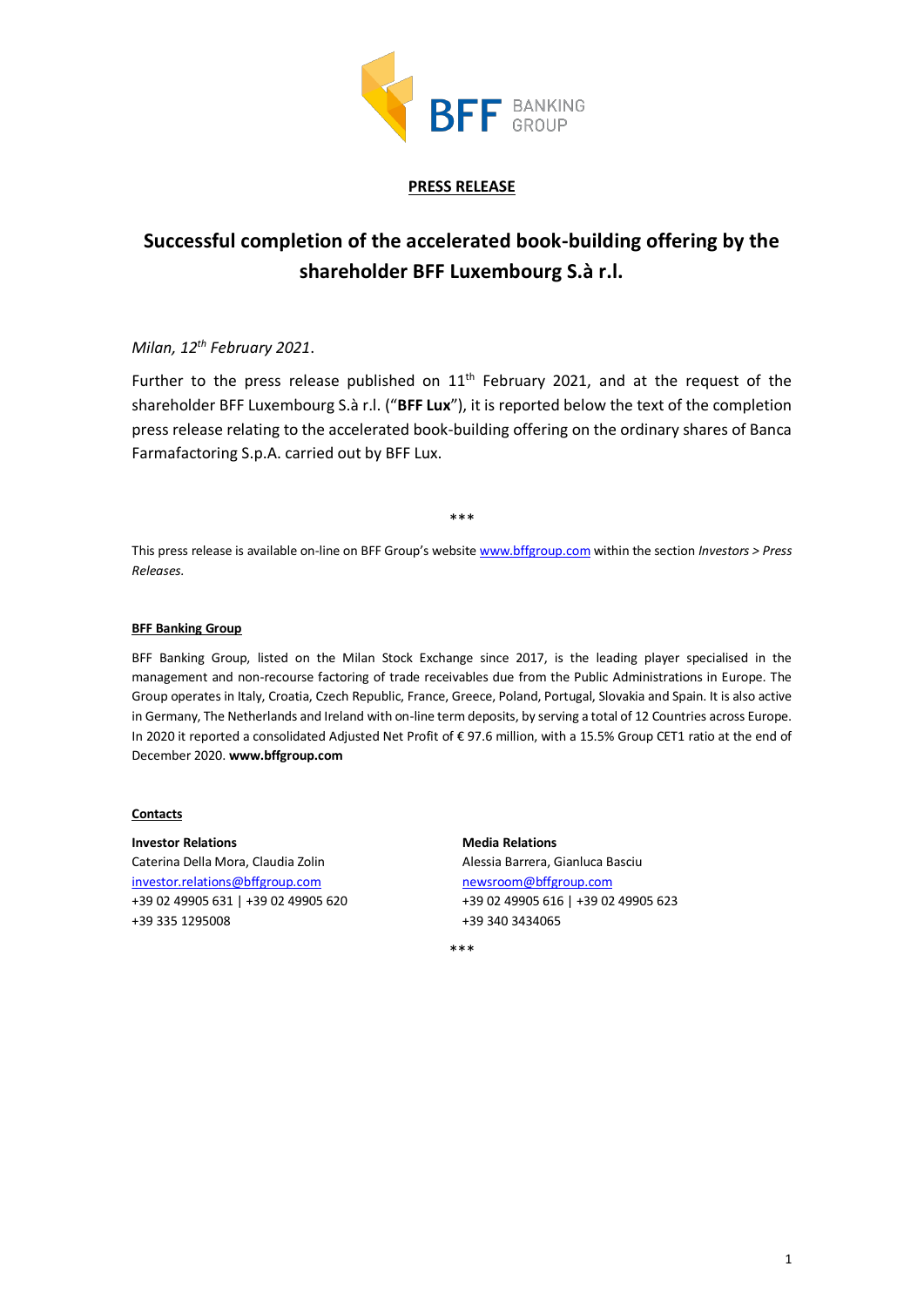

NOT FOR RELEASE, PUBLICATION OR DISTRIBUTION, IN WHOLE OR IN PART, DIRECTLY OR INDIRECTLY, IN, INTO OR FROM THE UNITED STATES, CANADA, AUSTRALIA, JAPAN, SOUTH AFRICA OR ANY OTHER JURISDICTION WHERE TO DO SO WOULD CONSTITUTE A VIOLATION OF THE RELEVANT LAWS OF THAT **JURISDICTION** 

PRESS RELEASE

## **Successful completion of the accelerated bookbuild offering by BFF Luxembourg S.à r.l. in Banca Farmafactoring S.p.A.**

### **BFF Luxembourg S.à r.l. completes its exit from Banca Farmafactoring S.p.A.**

*The proceeds amount to €66 million, from the sale of 11,806,970 ordinary shares of Banca Farmafactoring S.p.A., at a price of €5.60 per share.*

**Luxembourg – 12 February 2021**. Further to the press release published on 11 February 2021, BFF Luxembourg S.à r.l. ("**BFF Lux**") announces the successful completion of the accelerated bookbuild offering (the "**Placement**") of existing ordinary shares of Banca Farmafactoring S.p.A. ("**BFF**" or the "**Company**"). BFF Lux announces that 11,806,970 existing ordinary shares in BFF, equal to approximately 6.92% of the Company's issued share capital as of the date of this press release, at a price of €5.60 per share have been placed with institutional investors.

Gross proceeds of the Placement amount to €66 million. The settlement of the Placement will take place on 16 February 2021.

After completion of the Placement and further to the exercise by the CEO of the Company of the call option with physical delivery provided under his "Lock up and Option Agreement", BFF Lux will complete its exit from BFF.

Jefferies acted as Sole Global Coordinator in connection with the Placement (the "**Sole Global Coordinator**").

Rothschild & Co and Linklaters acted as financial and legal advisors of BFF Lux, respectively.

The Company will not receive any proceeds from the Placement.

\* \* \*

This announcement is not for publication, distribution or release, directly or indirectly, in or into the United States of America (including its territories and possessions, any state of the United States and the District of Columbia), Canada, South Africa, Australia or Japan or any other jurisdiction where such an announcement would be unlawful. The distribution of this announcement may be restricted by law in certain jurisdictions and persons into whose possession this document or other information referred to herein comes should inform themselves about and observe any such restriction. Any failure to comply with these restrictions may constitute a violation of the securities laws of any such jurisdiction.

The securities referred to herein have not been and will not be registered under the U.S. Securities Act of 1933, as amended, and may not be offered or sold in the United States without registration thereunder or pursuant to an available exemption therefrom. Neither this document nor the information contained herein constitutes or forms part of an offer to sell, or the solicitation of an offer to buy, securities in the United States. There will be no public offer of any securities in the United States or in any other jurisdiction.